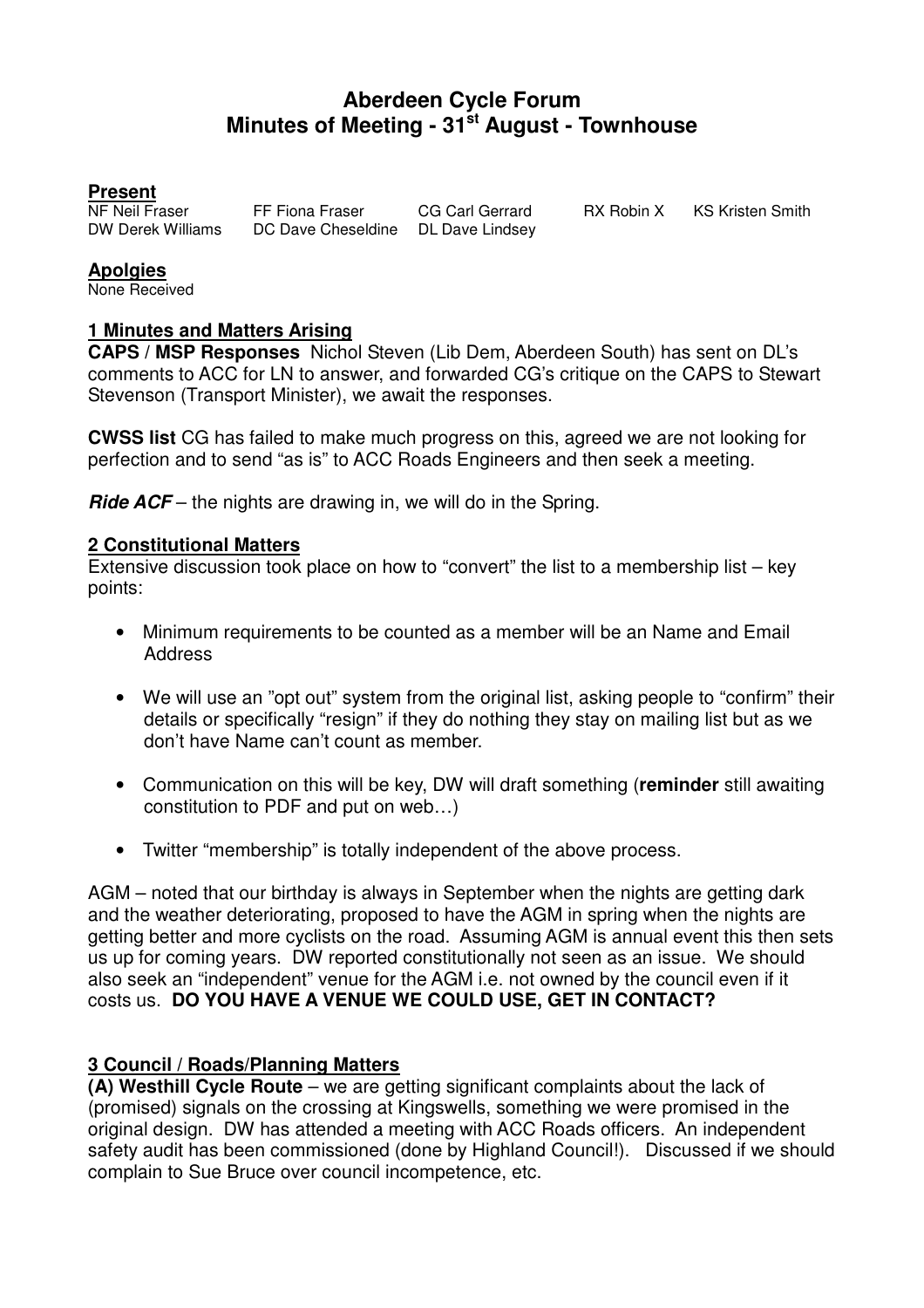Agreed to wait until Highland review hopefully confirms the obvious, then complain.

**Post meeting Note – we need to find someone other than Sue Bruce…** http://www.edinburgh.gov.uk/internet/internet\_homepage/council\_news/preferred%20candidate%20selected %20for%20council%20chief%20executive

**(B) Nestrans 2011/12 priorities** After discussion DW is submitting list:attached in Appendix 1

**(C) – ACF comments on development proposals** After an intervention we will now be an "official" consultee for major developments in Aberdeen, not just road changes e.g things like Union Square. . All volunteers welcomed to review these as an when they come in CG, FF can help. First job will be Aberdeen FC stadium. http://planning.aberdeencity.gov.uk/docs/planningdocuments.asp?appnumber=101299 (click link, accept conditions, leave browser open and then click link AGAIN)

#### **4 Publicity**

We have been contacted by ACC (LN) asking if we want to spent part of the CWSS publicity budget on an "advert" on the council tax calendar that goes out with the bills. Discussed and agreed it was not best use of money and we could do more with the funds – e.g. targeted leafleting, and how about some ACF spoke reflectors?

If there is space available on the year planner – we'd do it for free…

#### **5 Deputy Webmaster Position**

Kristen and Robin were welcomed to the meeting, due to other commitments we don't expect to see at all meetings, but web stuff can be done "at a distance" – web all queries in first instance to Carl. Their first job will be to get the E-cycle-map online.

CG also reported that due to the mailing list growing to some 600+ people we are starting to have difficulties sending such emails (CG's Internet Service Provider cut him off as a suspected spammer). A new system – that is automated and uses the web site is under testing, CG hopes to launch before Christmas.

# **6 – Final word on commuter challenge 2010 / developments in Edinburgh**

Presentation took place end of July – lots of photos etc. press release done Aberdeen Journals managed to compress this amazing piece of work to 1.5 column inches. Discussed and agreed we might as well do our own press release unless any partner next time wants to use theirs.

Meanwhile Edinburgh is running a "get a friend cycling" challenge on the back of their summer commuter challenge

**http://www.edinburghcyclechallenge.org.uk/**

# **7 – ACF's Birthday in September**

We will be 7 years old in September, agreed we will have the curry and meeting like last time – start with curry buffet (King Street) before the meeting, all welcome. More details to follow, mark your Diary

# **TUESDAY 28th SEPTEMBER**

**Appendix 1 – ACF Suggested Priorities for Nestrans spending 2010/11**